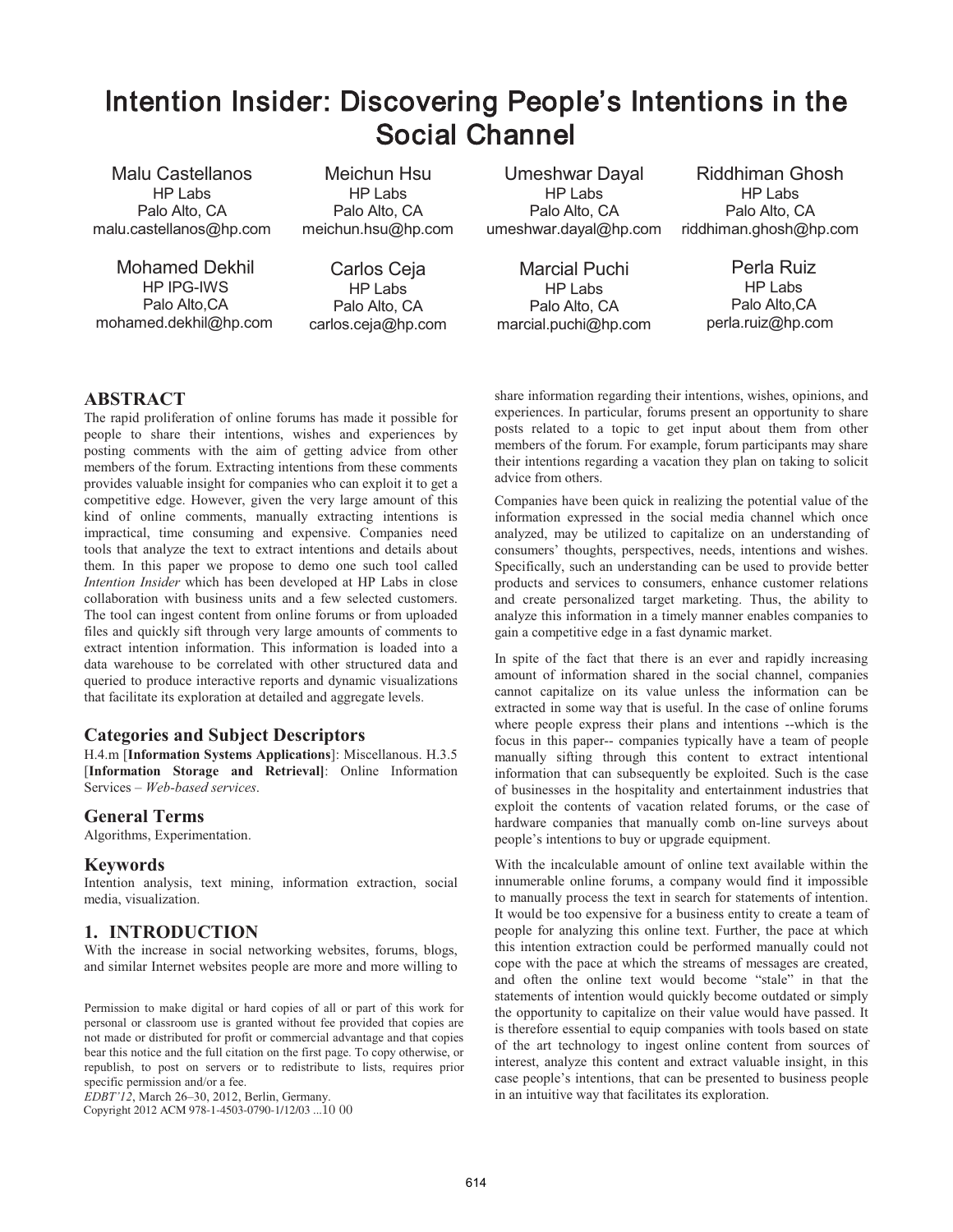In this paper we propose a demo of our intention analysis tool, *Intention Insider*, which is part of the Live Customer Intelligence project being developed at HP Labs. At the core of the tool natural language processing (NLP) and text mining techniques are used to extract intentions and their attributes. This information is stored in a database to be queried upon requests from the user via a dashboard that presents the information on interactive visualizations. Throughout the development of this tool we have had close interaction with HP business divisions and selected HP customers whose requirements have shaped the functionality of the tool.

In the rest of the paper we give an overview of the architecture and techniques (Section 2) and describe the demo (Section 3).

# **2. OVERVIEW AND ARCHITECTURE**

In this section we provide a brief overview of the *Intention Insider* system architecture shown in Figure 1. *Intention Insider* is intended to be a cloud service that provides REST web service interfaces. It is architected to operate on online content such as online forums as well as stored content such as call center surveys. Content ingestion adapters pull data from instances of online forums that is fed to the Intention Processor where it is preprocessed and cleaned before natural language processing and information extraction techniques are applied to it. Once intention information is extracted, it is loaded into a data warehouse to be correlated with other structured data and queried in response to users requests from the frontend. The results are displayed as interactive reports and dynamic charts for an intuitive visualization at the aggregated and individual level.



Figure 1. Intention Insider System Architecture

Intention analysis as its name suggests is the task of analyzing the free form text in documents where people express their wishes, intentions and plans to extract structured data about the intentions expressed in natural language. To the best of our knowledge there are no tools for doing this kind of analysis nor the literature has reported work to extract information about intentions. It might be perceived as similar to sentiment analysis [1],[2] since it also extracts insight into what people expresses but apart from some common building blocks like preprocessing and NLP, the core

techniques are well different. In sentiment analysis the goal is to assign positive, negative or neutral polarity to opinionated text to understand, for example, what customers liked or disliked about their stay at a given resort. In contrast, intention analysis tries to understand what are the customers plans with regards to the resort. In the rest of this section we give an overview of the underlying techniques that systematically analyze textual corpora to extract people's intentions and some details.

The method consists of 2 main steps:

- a) identifying the intention phrases
- b) extracting the intention components.

An *intention phrase* are those phrases that clearly mark that there is an intention, phrases like "would like to see", "are planning a trip", "thinking about doing", indicate that the comment is about an intention to see something, to make a trip and to do something, respectively. An intention phrase can have different components but it is commonly formed by an *intention verb* and another particle like a preposition or an article, like in "like to", "planning a", "thinking about". The intention verb may be associated to an *intention action* which as its name suggests is the action intended, like "see" (in "like to see") or directly to an *intention object* which is the object of the intention like "trip" (in "planning a trip"). The intention action is typically associated to an intention object like "Mickey" (in "would like to see the Mickey show"). The *attributes* of the intention include the intention object as well as complementary information that give details about the intention.

For example, given the following intention comment:

"*Hi, we are planning a trip in June with our 7 year old daughter and 13 year old son. Can you tell me what princesses are at Cinderellas castle for the fairy Tale Lunch? We have done dinner there on our last trip and would like to see more princesses.*"

One intention verb is "*are planning*" for which the intention object is "*a trip*", the other intention verb is "*would like to*" for which the intention action is "*see*" whose intention object is "*princesses*". The attributes of the intention comment are:

-Ages: *7 and13* -Date: *June*

-Party size: *between 3 and 4* (since the people mentioned are children, at least an adult should be in the trip too) -Attraction: *Cinderellas Castle*

The extraction of the intention phrase and its components, except the attributes, uses an NLP-based technique, whereas the extraction of the attributes uses information extraction techniques (IE). Next we explain how our method works to extract these elements about the intention.

# **2.1 Intention Phrases**

Typical intention phrases are of the form:

[intention verb] + [action verb] + [intention object]

e.g. We plan to stay at Pop Century.

Intention Verbs and Action Verbs (either one or the other) are sometimes optional in natural language when expressing intention. To identify intention phrases and their associated action verbs, we used a bootstrapping approach where a list of seed intention phrase patterns was created, and matched against the corpus to find text that conforms to these patterns. The highly frequent intention verbs and action verbs discovered from this process were then used to find other intention phrases. We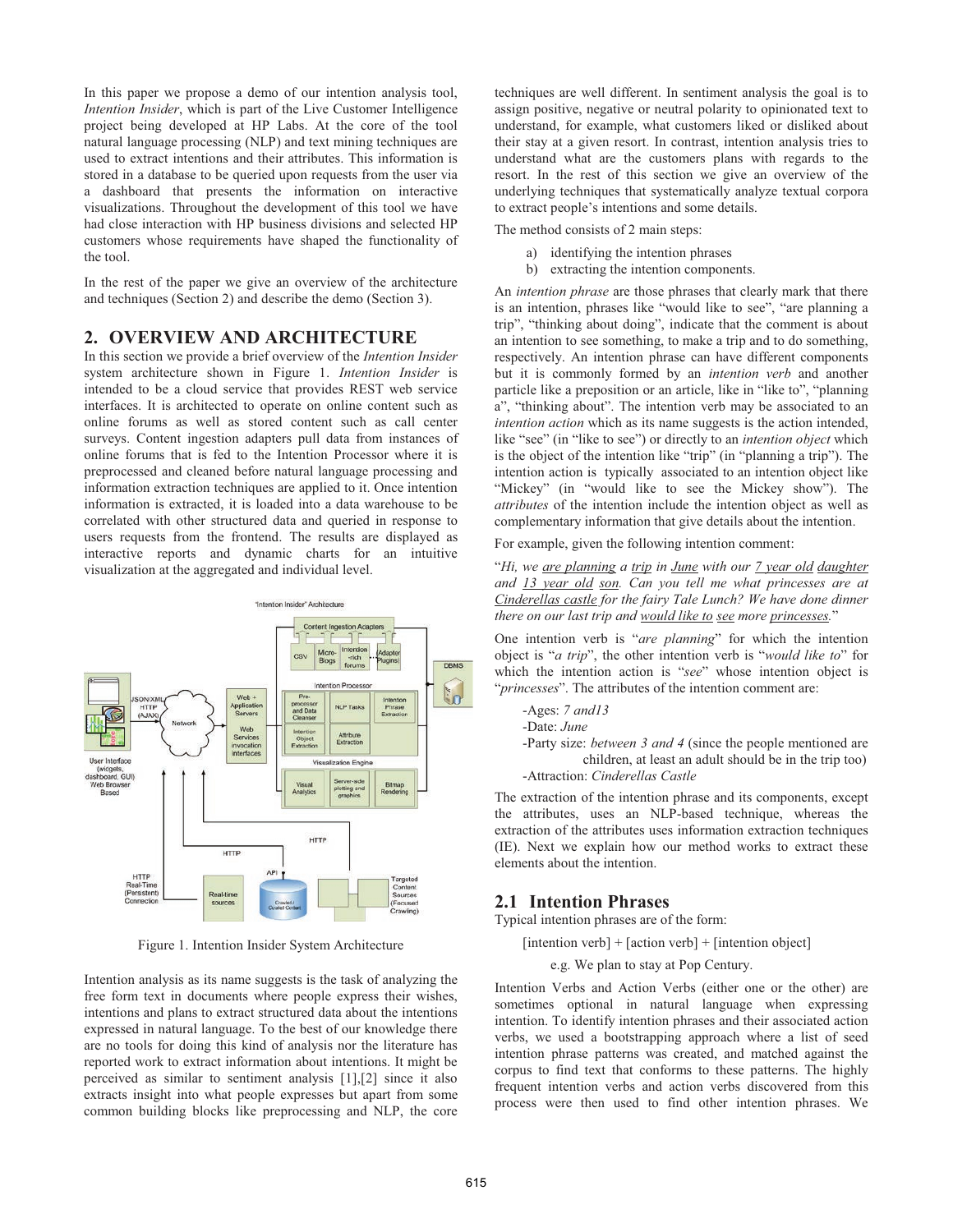repeated the process until no more new intention phrases were found. Bootstrapping increases recall but affects precision since it returns some phrases that are not intention oriented. However, this occurs mostly on the long tail of the phrases distribution, which does not affect the intention analysis where the focus is on the statistically relevant intention phrases. In addition, the visualization, aimed at exploring results, facilitates the identification (and elimination) of those cases in which incorrect phrases are statistically relevant.

The seed intention phrases patterns we used are the following:

- Verb + Infinitive: <verb> <TO> <verb>
- (e.g. *We want to visit Teppan Edo at Epcot*)
- Verb Pairs + Preposition: <verb> <PREPOSITION>  $<$ verb $>$

(e.g. *We are thinking of staying at the Yosemite Cabins*)

Only Action Verb: <action\_verb>

(e.g. *We are going to see the Magic show*.)

Only Intention Verb: <intention\_verb>

(e.g. *I am planning a deluxe solo cruise*)

To match the above patterns with the corpus first the text in the online forum comments needs to be preprocessed by passing each comment through the following NLP pipeline:

- Sentence detection- to split the text into sentences. A sentence is the scope of an intention phrase.
- Tokenization sentences a break down into tokens
- Parts-of-speech (PoS) tagging each token is labeled with its PoS such as noun, verb, adverb, etc. This step is required because our patterns use PoS tags.

Then the labeled corpus is matched against the specified intention phrase patterns to find new patterns. A small sample of such detected patterns present in the corpus of an online forum along with their frequencies is shown below:

| 331 going to be     | 203 planning on going     |
|---------------------|---------------------------|
| 218 like to know    | 189 thinking of staying   |
| 159 want to make    | 156 planning on doing     |
| 125 have to pay     | 134 thinking about doing  |
| 82 planning to go   | 92 planning on eating     |
| 76 want to see      | 73 thinking of taking     |
| 73 trying to decide | 56 thinking about staying |
| 66 need to bring    | 46 go about getting       |

Based on the intention phrases discovered in the text, common (high frequency) intention verbs (e.g. like, want, planning, need) and action verbs (go, stay, taking, see) are identified. These intention and action indicators can be used for the "only action verb" and "only intention verb" patterns.

In addition, the level of intention (in terms of certainty) can be classified based on the intention verb; this allows for a deeper understanding of the intention expressed. (E.g. "thinking of going" expresses weaker intention certainty than "want to stay").

The next step is to analyze sentence structure to determine the *object* of the intention. Different techniques such as grammar based chunking, and dependency parsing can be used to determine the object but they are expensive. Fortunately, most often the object comes right after the intention phrase and our experiments revealed that using the noun that comes after the intention phrase gives very high recall and precision (above 0.9) on the object extraction.

Extracting the intention phrase and the intention object and the timeline allows us to understand the intention expressed, and also on an aggregate level, obtain business intelligence on what "intention objects" are the most frequent, which co-occurrences of action verb and intention object are statistically significant, and the temporal characteristics of these intention objects.

## **2.2 Intention Attributes**

Once the intention phrase has been recognized, the next step is to extract all the relevant components of the intention. This is done by creating information extractors for the different types of entities to be extracted. For the example given earlier, there is an extractor for ages, another for dates, another for party size and finally another for attraction.

Some extractors are created manually others automatically. Our manual extractors correspond to attributes that are an enumeration of specific values or that can be recognized with a small number of expressions. Henceforth, two following two methods are used:

A. Constructing a lookup table with names to be recognized. For example, for the attraction extractor, a list of the attractions of interest could be given.

B. Constructing a rule set where in each rule the conditional part is a regular expression formed by tokens (or generalizations of them) in the surrounding context of the entities to be extracted. For example, for the ages extractor, one possible regular expression could be "age $\{s\}$  [num]  $\{$ , and [num]}" which means that the pattern to be matched is the word "age" or "ages" followed by a number and optionally a repeating group of comma or "and" followed by another number. This expression constitutes the conditional part of the rule formed by the pattern to be matched. The action part of the rule is the extraction of the numeric parts of the pattern which are the ages.

To build extractors automatically we use two techniques:

C. Rule induction where the patterns of the rules are learned using a genetic algorithm that is trained to recognize the attribute context.

D. Conditional Random Field where a statistical model that is more robust to noise and variations is trained on a labeled set.

Both techniques require a training set which consists of a representative set of documents manually labeled with the entities to be extracted. Given the variability of the contexts in which a given entity appears it is common that an entity has more than one associated extractor. Once this information has been extracted and stored in a data warehouse, it can be queried according to the user requests coming from the frontend to give detailed insight into people intentions.

## **3. DEMO DESCRIPTION**

The purpose of the demo is to show the main features of our intention analysis tool *Intention Insider*. The tool can be used in standalone mode or as an additional backend service in our Live Customer Intelligence platform [1]. The user interacts through a frontend that has four tabs and we plan to run the demo by letting the user (audience) go through each of them to experience the easiness, flexibility and power of the tool. Next we describe how we plan to run the demo:

i) Settings tab – through this tab the user enters the configuration information of the data source which can be either an online